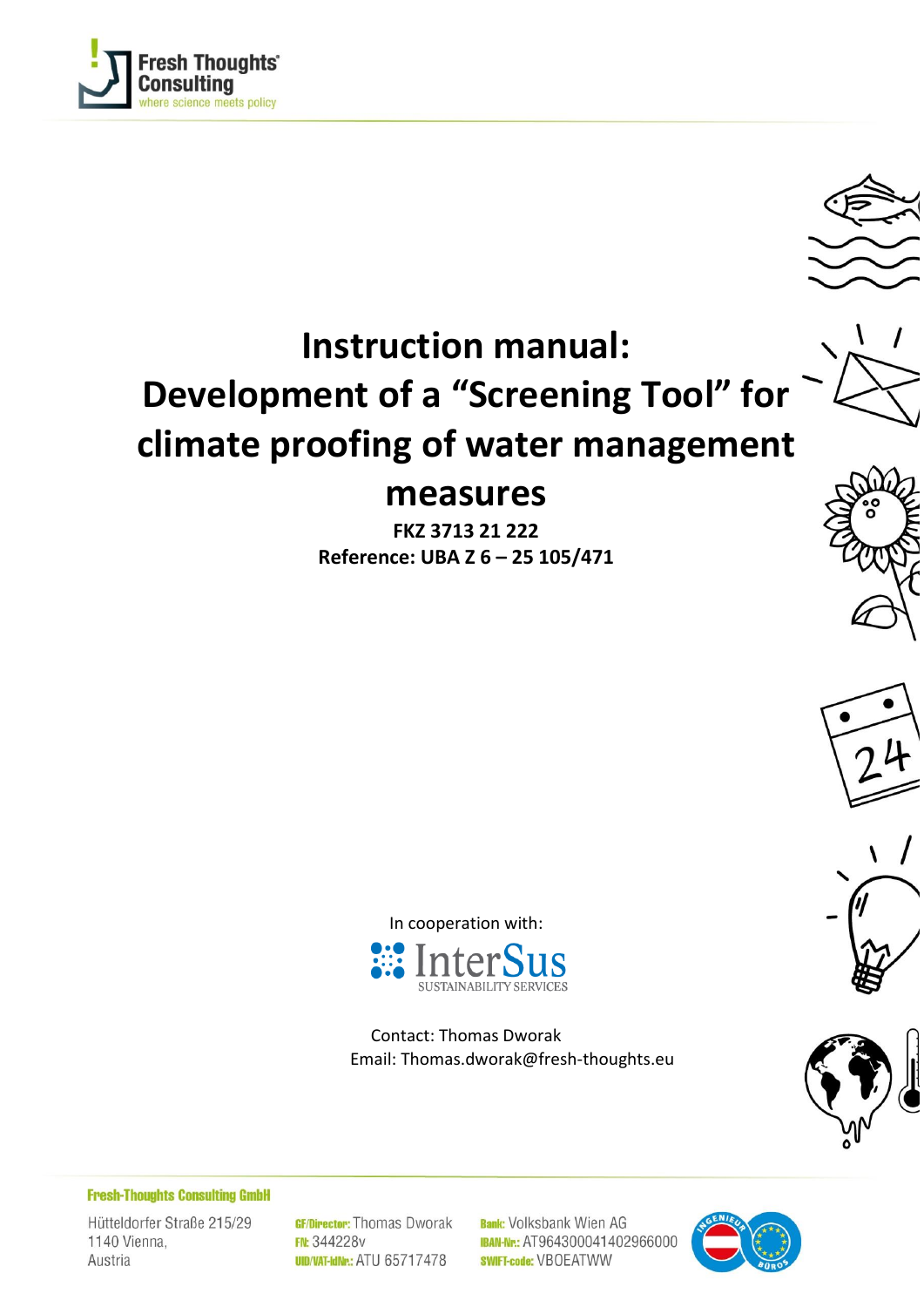# **Content**

| 1              |                                                                       |  |
|----------------|-----------------------------------------------------------------------|--|
| $\overline{2}$ |                                                                       |  |
| 3              |                                                                       |  |
| 3.1            |                                                                       |  |
| 3.2            |                                                                       |  |
| 3.3            |                                                                       |  |
| 3.4            |                                                                       |  |
|                | 3.4.1                                                                 |  |
|                | 3.4.2                                                                 |  |
|                | 3.4.3                                                                 |  |
|                | 3.4.4                                                                 |  |
| 3.5            | Application: Assessment area 2 "intensification of climate change" 13 |  |
| 3.6            |                                                                       |  |
| 3.7            |                                                                       |  |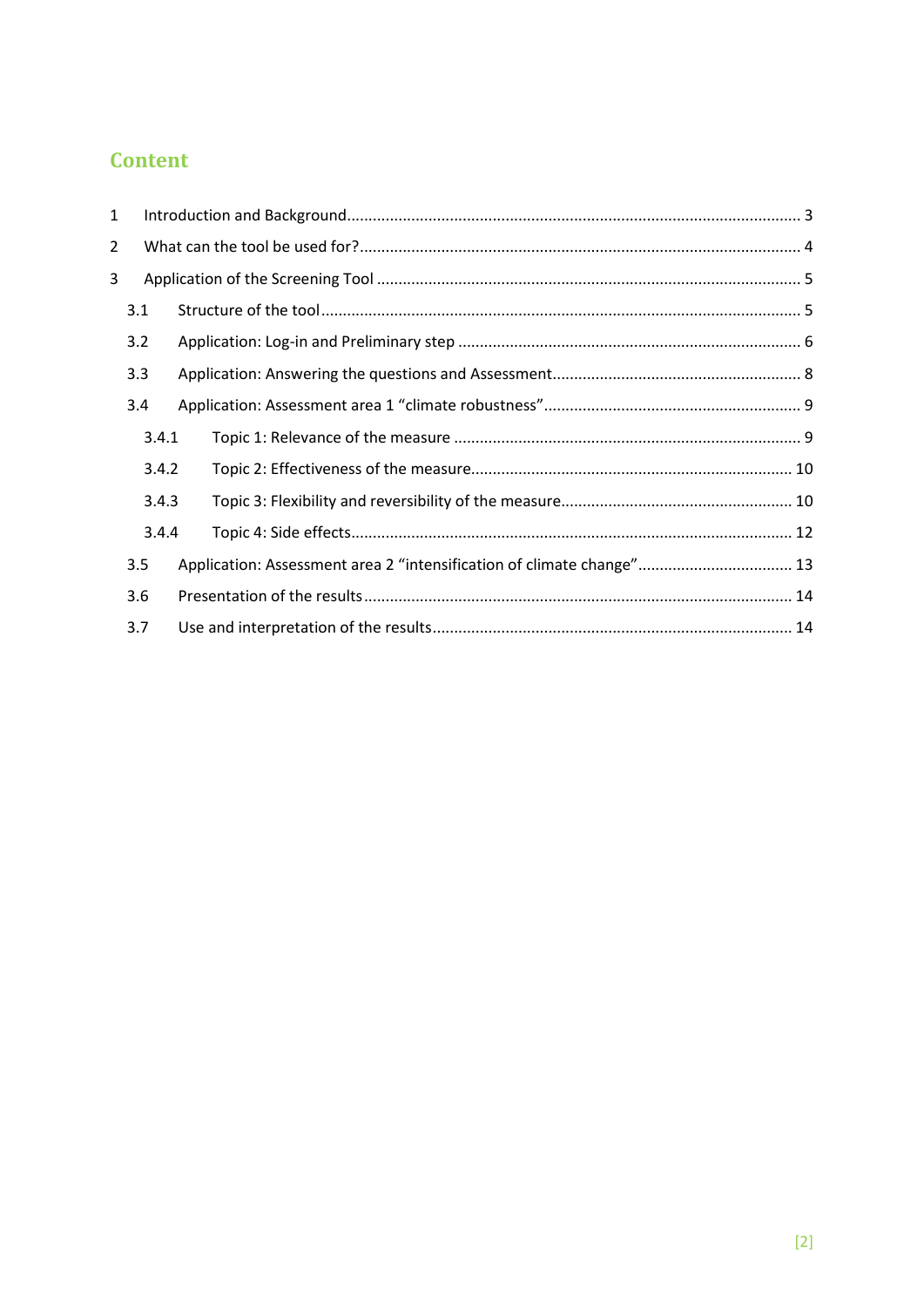# <span id="page-2-0"></span>**1 Introduction and Background**

Within the scope of the Common Implementation Strategy (CIS) of the Water Framework Directive (WFD), on 30 November, 2009, the water directors of the EU Member States endorsed the guidance document "River Basin Management in a changing Climate"<sup>1</sup>. The guideline presented the first approach towards a methodology for carrying out a "climate check" (based on existing knowledge, data and "common sense") of the programme of measures.

For an assessment of the "climate suitability" of measures – a so-called "climate proofing"- the guideline attempts to provide answers to the following questions:

- What measures strengthen or weaken the ability to adjust to climate change?
- What measures can be categorised as "no regret" or "win-win" solutions?
- What measures could be less robust in their effectiveness (to reach the WFD goals) to address the effects of climate change?

Even though the first steps to examine the "climate suitability" of the planned measures were taken during the development of the first programmes of measures for the management plans (from 2009 - 2015), a practical, understandable and easy to use method is missing in Germany, as well as in most other EU Member States. However, the European Commission expects that all management plans will have been "climate proofed" in the second management cycle.

The UBA funded research project "Development of a "Screening Tool" for climate proofing of water management measures" (FKZ 3713 21 222) aims to develop and ensure a methodologically sound approach to estimate the climate robustness and the effect of water management measures on climate change to enable a realistic evaluation at river basin level.

The "Action Plan Adaptation of the German Adaptation Strategy<sup>2</sup> to climate change" defines "climate robustness" as the ability of systems, organisations or (individual) actors to be able to exist under a wide range of climate conditions or to be able to tolerate climate changes without significant functional restrictions.

The LAWA catalogue of measures serves as the basis for the "climate check" assessment method. The LAWA executed an initial screening of the climate robustness and climate effectiveness for the measures listed in this catalogue in September 2013<sup>3</sup>. The majority of management plans reported to the European Commission in March 2016 are based on this approach.

306ac7c2d6e1/Guidance%20document%20n%2024%20-

<sup>&</sup>lt;sup>1</sup> European Commission (2009): River Basin Management in a changing Climate- CIS Guidance N° 24, available under https://circabc.europa.eu/sd/d/a88369ef-df4d-43b1-8c8c-

<sup>%20</sup>River%20Basin%20Management%20in%20a%20Changing%20Climate\_FINAL.pdf.

<sup>&</sup>lt;sup>2</sup> See BMU (2012): Action plan adjustment of the German adjustment strategy under https://www.umweltbundesamt.de/themen/klima-energie/klimafolgen-anpassung/anpassung-aufbundesebene/aktionsplan-anpassung#handlungsfeldubergreifende-aktivitaten.

<sup>&</sup>lt;sup>3</sup> See sample chapter "Climate Change" for the second management plans from the WRRL and sample chapter "Climate Change" for the flood risk management plans agreed upon at the 146th LAWA-VV on September 26/27, 2013 in Tangermünde and the respective annexes.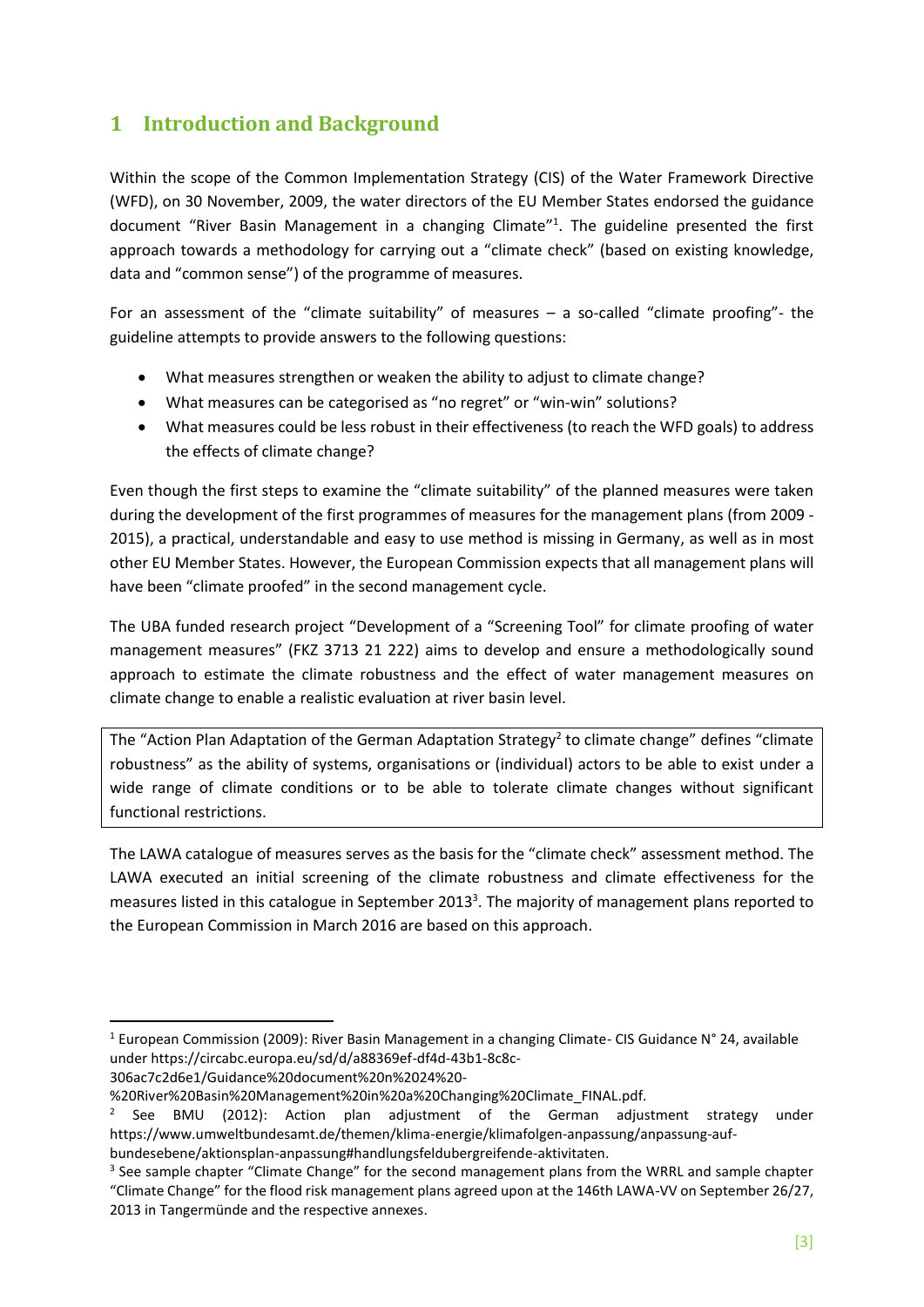# <span id="page-3-0"></span>**2 What can the tool be used for?**

The "Screening Tool for Water Management" is **not** designed to examine the general functionality of a generic (or specific) water management measure in regards to achieving its general goal, but rather it aims for a practical, user-oriented assessment of the functionality of the measure under the projected future climatic changes in Germany (or in a region).

In addition, the change in the indirect benefits (secondary benefits like the positive effects of a restored flood plain on tourism) of a measure can also **not** be included in the assessment due to the high complexity of this topic.

Due to the high practicality of the tool and its explicit use for "screening" purposes, it cannot replace other procedures for estimating the impact of measures (e.g. UVP/SUP, KNA, etc.). Due to this fact, the Screening Tool does not form a "hard" decision-making basis for the implementation/nonimplementation of a measure, but rather enables an additional assessment of the suitability of a water management measure in light of climate change. The Screening Tool therefore does **not** represent an **exclusion criterion** during the selection of measures, but rather serves as an additional validation step to encourage a consideration of the impacts of climate change on the measure.

Thus, the potential added value of the Screening Tool is in its ability to deliver information about the climate robustness of water management measures that go beyond the LAWA climate check (sample chapter) in regards to their degree of detail and the justification behind them.

The Screening Tool should also help satisfy the requirements of the European Commission for a stronger consideration of climate change in the second and third management period of the WFD. The results of applying the Screening Tool can help to further define and develop the LAWA sample chapter on climate change through the following points:

- The regionalisation of statements on the climate robustness of "generic" measures (i.e. measures that are described in general and that within the scope of detailed planning must be adjusted to local settings): The Screening Tool makes it possible to consider the regional differences from the different climate projections and therein different climate impacts for different "eco-regions" (or "climate regions") in Germany (for example, coast, Alps).
- Consideration of different climate impacts: On the basis of existing research, the Screening Tool provides differentiated statements on the climate robustness of measures in relation to different climate change effects (e.g. more/increased flood events and dry periods, heavy rain events, decrease in water quantity, change in groundwater recharge as well as an increase in temperatures in surface waters).
- Technical justification: The Screening Tool contains a "more scientific" and, therefore, a more refined technical derivation of statements on the climate robustness and climate effect of measures than intended in the climate change sample chapter from the LAWA. This also serves for the better justification of the decisions made for the public.
- Decision-making support for selecting measures: The Screening Tool offers support/a foundation in the discussions with the (expert) public in the administrative procedure (e.g. justification of the "management judgement", § 12 WHG).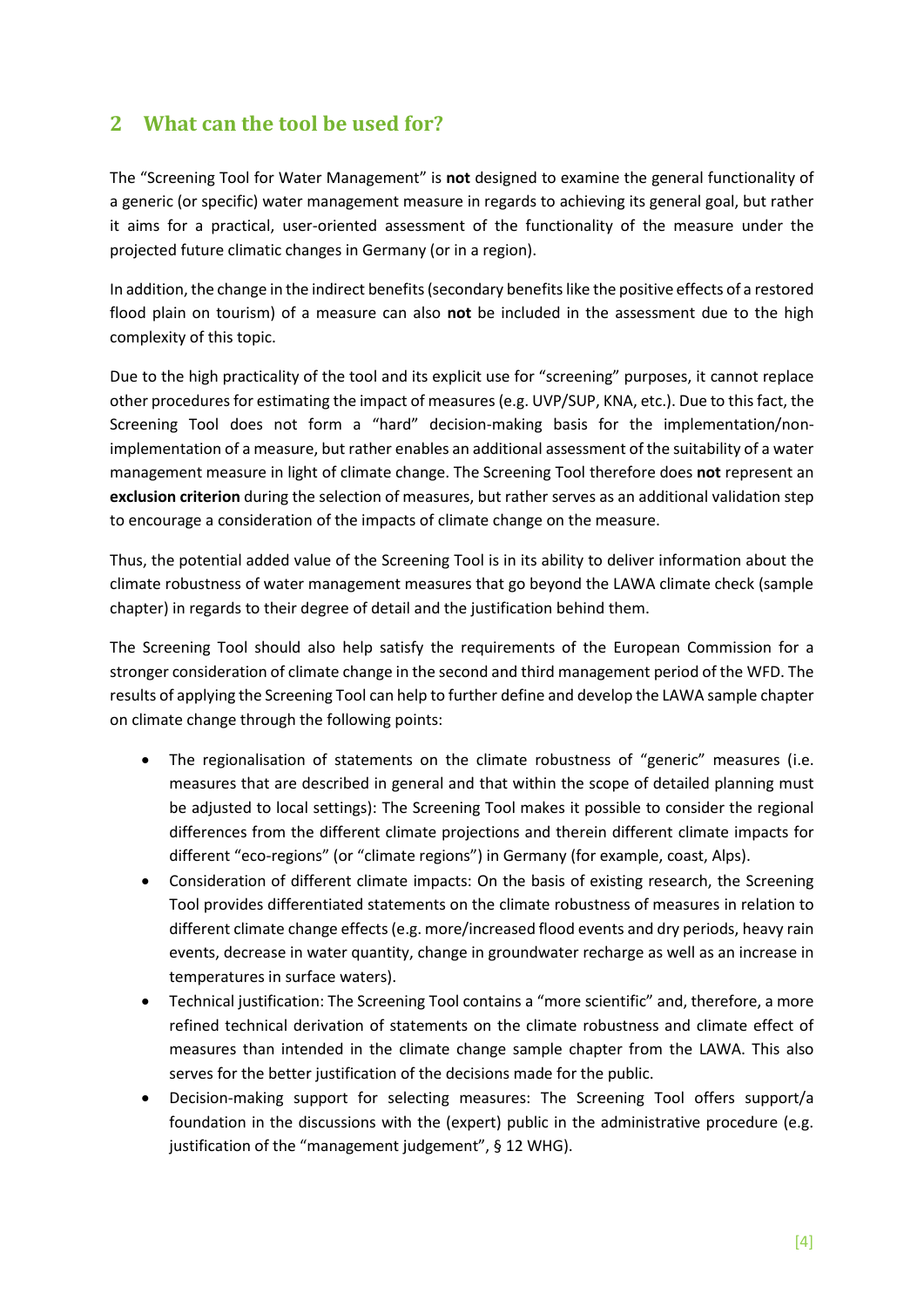The Screening Tool is primarily geared towards implementing/planning authorities (local or federal state) at the level of a generic individual measure (in contrast to a programme of measure or something similar). An aggregation of results and/or measures in the determination of the climate robustness is questionable from a technical viewpoint. Specific and therefore concretely planned and spatially determined measures can also be assessed.

# <span id="page-4-0"></span>**3 Application of the Screening Tool**

The application of the Screening Tool will be described step by step, beginning with an overview of the general structure and followed by the individual steps.

Depending on the degree of detail of the assessment, the Screening Tool takes approximately 30 minutes to complete. When using the tool for the first time, additional time should be planned for processing and summarising studies and other documents in the Screening Tool.

As described above, the Screening Tool is a "superficial" ("screening") assessment method with a focus on simple usability and practicality. This focus on "screening" is taken into account in the application of the Screening Tool through the following aspects:

- You as a user have the possibility after every question to explain your measure-specific assumptions and, if applicable, to justify the assessment made (can be filled out optionally).
- At the end of every assessment step, you also have the possibility to determine the degree of uncertainty of your answers/assessments. This will be made visible in the results document upon completion of the test.
- Furthermore, a general "disclaimer" is added to the results, which points out that the evaluation may be different for a concrete individual measure. This should account for the region or country specific circumstances.

# <span id="page-4-1"></span>**3.1 Structure of the Screening Tool**

The structure of the Screening Tool is based on the CIS guidelines from the European Commission and primarily includes two areas ("assessment areas") that represent the procedure of the screening process:

| <b>Assessment</b> | <b>Topic</b>                      | <b>Short explanation</b>                         |  |  |
|-------------------|-----------------------------------|--------------------------------------------------|--|--|
| area              |                                   |                                                  |  |  |
|                   | Relevance of the<br>1:<br>Topic   | This topic examines if the measure is at all     |  |  |
| Climate           | measure                           | relevant under changed climate conditions.       |  |  |
|                   | Topic 2: Effectiveness of the     | This topic examines how the effectiveness of the |  |  |
|                   | measure                           | measure changes under changed climatic           |  |  |
| robustness        |                                   | conditions (no CBA designated).                  |  |  |
|                   | Flexibility<br>Topic<br>3:<br>and | This topic examines how flexible the measure is  |  |  |
|                   | reversibility of the measure      | and how it can be adjusted to changed climatic   |  |  |
|                   |                                   | conditions.                                      |  |  |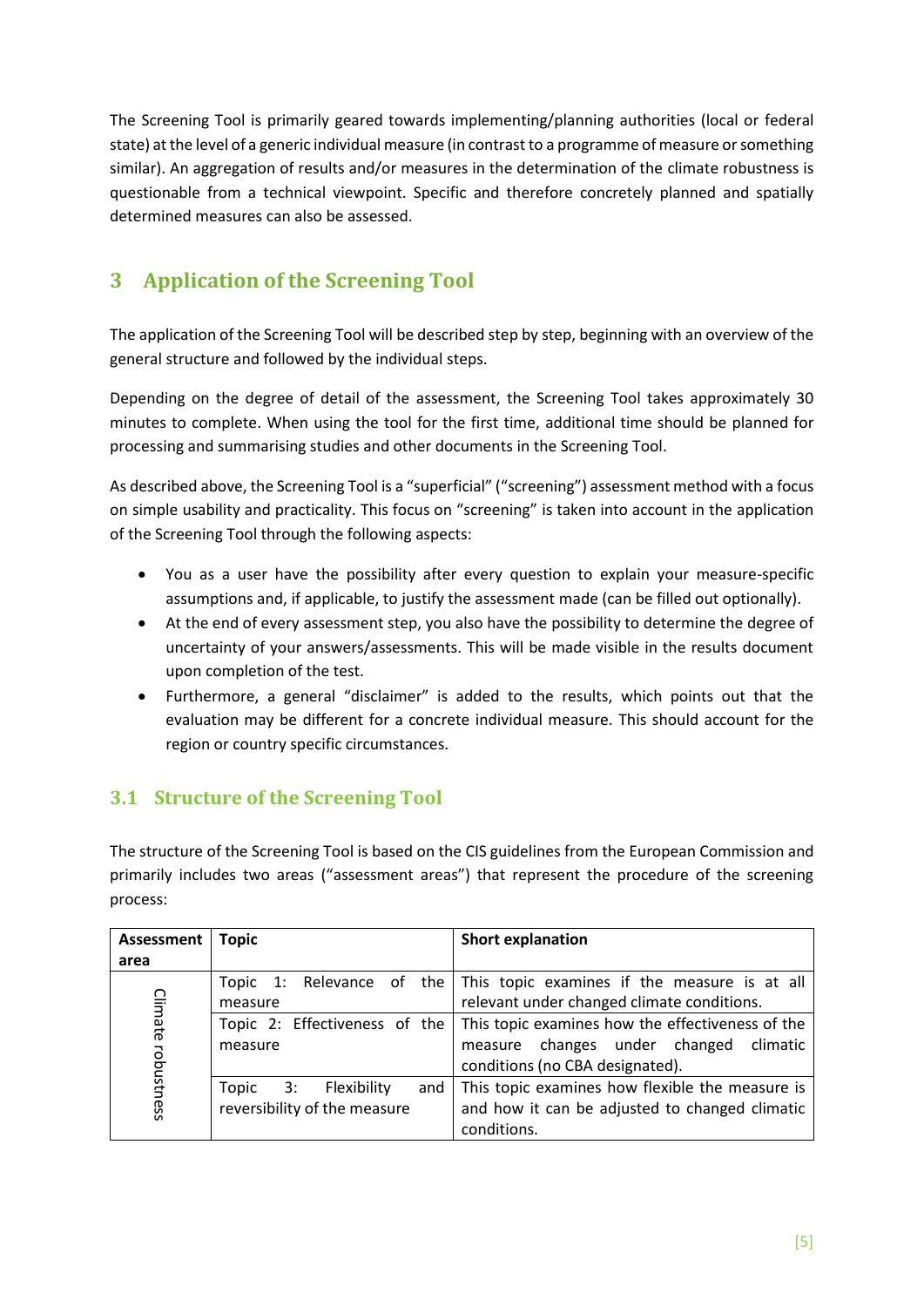|                                      | Topic 4: Side effects                      | This topic should be used to examine if the<br>measure has positive or negative effects on other<br>ecosystems or activities<br>within<br>water<br>management relevant sectors in the future. |  |  |  |  |
|--------------------------------------|--------------------------------------------|-----------------------------------------------------------------------------------------------------------------------------------------------------------------------------------------------|--|--|--|--|
| Effects or<br>climate<br>change<br>q | Topic 5: Intensification<br>climate change | of This topic should examine if the measure<br>intensifies climate change, i.e. it leads to a release<br>of additional greenhouse gases <sup>4</sup> .                                        |  |  |  |  |

# <span id="page-5-0"></span>**3.2 Application: Log-in and Preliminary step**

On the website you will find a short version of the instruction manual.

First, create a profile or log in with an existing profile. When you create a profile, please consider that the password confirmation email may end up in your spam folder. If you are working on the tool with several colleagues, decide on a shared access profile together.

Before the actual assessment of a respective measure, an introductory "preliminary step" will appear in a pop up window directly after you have selected "Create new survey". This preliminary step will make later assessments easier and - with sufficient data availability - customises them to the specific, regional climate projections.

The preliminary step consists of three parts. In the **first step**, you should determine if the assessment of the measure makes sense at all in regards to its climate robustness (e.g. this is not the case for measures that are geared towards education, "awareness raising" and "capacity building" because they are not affected by the impacts of climate change).

Other measures may only be of a short duration so that throughout their lifetime there will not be any climate change impacts that go beyond the current situation. An application of the Screening Tool is therefore not necessary for short-term measures; it should be noted that the longer the lifetime of a measure the more "helpful" or more significant the application of the tool becomes.

A suggestion for potentially relevant measures (from the LAWA catalogue of measures) can be found in Annex 1.

In the first step, the name, type (generic or specific measure, identification numbers, if available) and short description of the respective measure, as well as its planning progress, will be entered into the programme.

In the **second** part of the **preliminary step**, regional or the most current climate projects should be identified and set as a basis for further assessments. If there are different and/or contradictory projections for a region, then this must be clearly documented in the uncertainties section. The time

<sup>4</sup> During the development of the Screening Tool methodology, it was also discussed how to determine if a measure intensifies climate change impacts. Due to the complexity of the causation between climate change measure - effect and the difficulties in the assessment, this aspect was not included. In addition, taking into account the WFD principle of preventing any deterioration in status, no measures may be taken that worsen the condition of a body of water. This also applies to changing climatic conditions.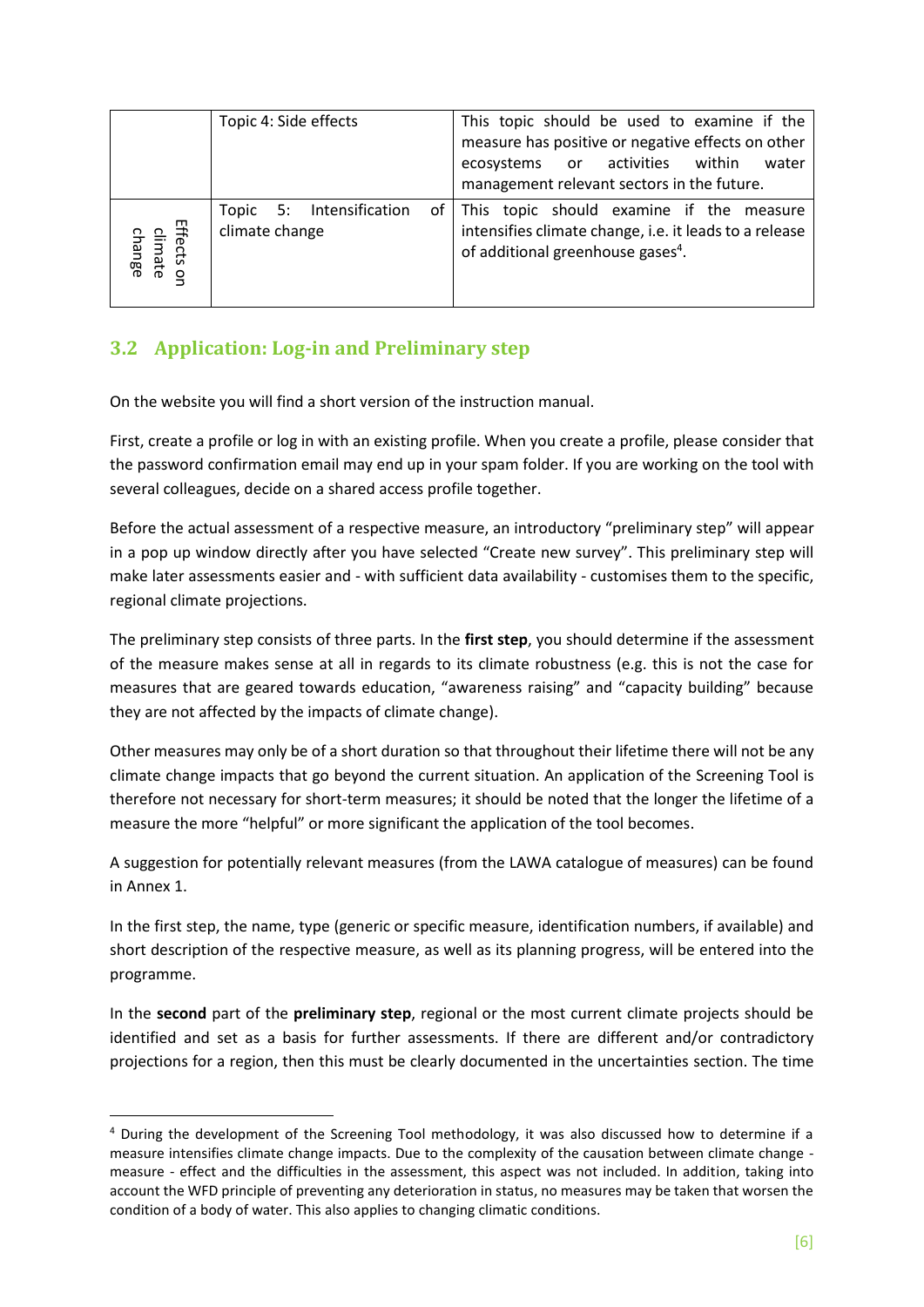period of the projections must also be specified. There is also a possibility to differentiate between winter and summer.

The user will be given a series of sources for this (each with a short explanation of the content), which represent the current state of research during the duration<sup>5</sup> of this project. The user should quickly research if there are more current and/or regional-specific climate projects available.

If recommendations for specific projections within a region exist (e.g. for Bavaria the provision of a uniform, inspected ensemble is planned starting in 2016/17 through the "Climate Future Bavaria" project), these should be applied for the assessment of measures in the Screening Tool.

The recommended sources are:

- Regional Climate Atlas Germany (http://www.regionaler-klimaatlas.de/).
- KLIWA ("Climate change and consequences for water management"): Federal states of Bavaria, Baden-Württemberg, Rhineland-Pfalz. (http://www.kliwa.de/).
- Competency centre for climate consequences and adjustment at the UBA (KomPass): Link to information for all states (http://www.umweltbundesamt.de/themen/klimaenergie/klimafolgen-anpassung#strap-14675).

Based on these projections, the user creates a list of the expected climatic changes. It is not considered useful to illustrate these changes in difficult to grasp units - like "+1 degree increase in air temperature". Instead, the physical effects are "translated" in a series of climate impacts that are selected through a drop-down menu in the Screening Tool:

- More frequent droughts,
- Increased/stronger inland flood events,
- Increased heavy rainfall<sup>6</sup>,
- $\bullet$  Increasing lower water levels<sup>7</sup>,
- Change in air temperature/water temperature,
- Increased storm surges,
- Changes in the groundwater level/recharge (including groundwater flooding),
- Changes to the average water flow,
- Seasonal shifts in precipitation throughout the year (in particular an increase in the winter, decrease in the summer),
- Sea level rise

The selected (or excluded) climate impacts will then be considered (or no longer considered) during the screening in order to configure the processing and the later representation of results in a simple and clear manner in the form of a bar chart.

<sup>5</sup>Project duration: 2013-2016

<sup>&</sup>lt;sup>6</sup> Including changes to the quality of water (through the increase of substances added to the waterways through the increase of strong rainfall).

 $<sup>7</sup>$  And affiliated changes in the water quality (increase of the concentration of material burdens).</sup>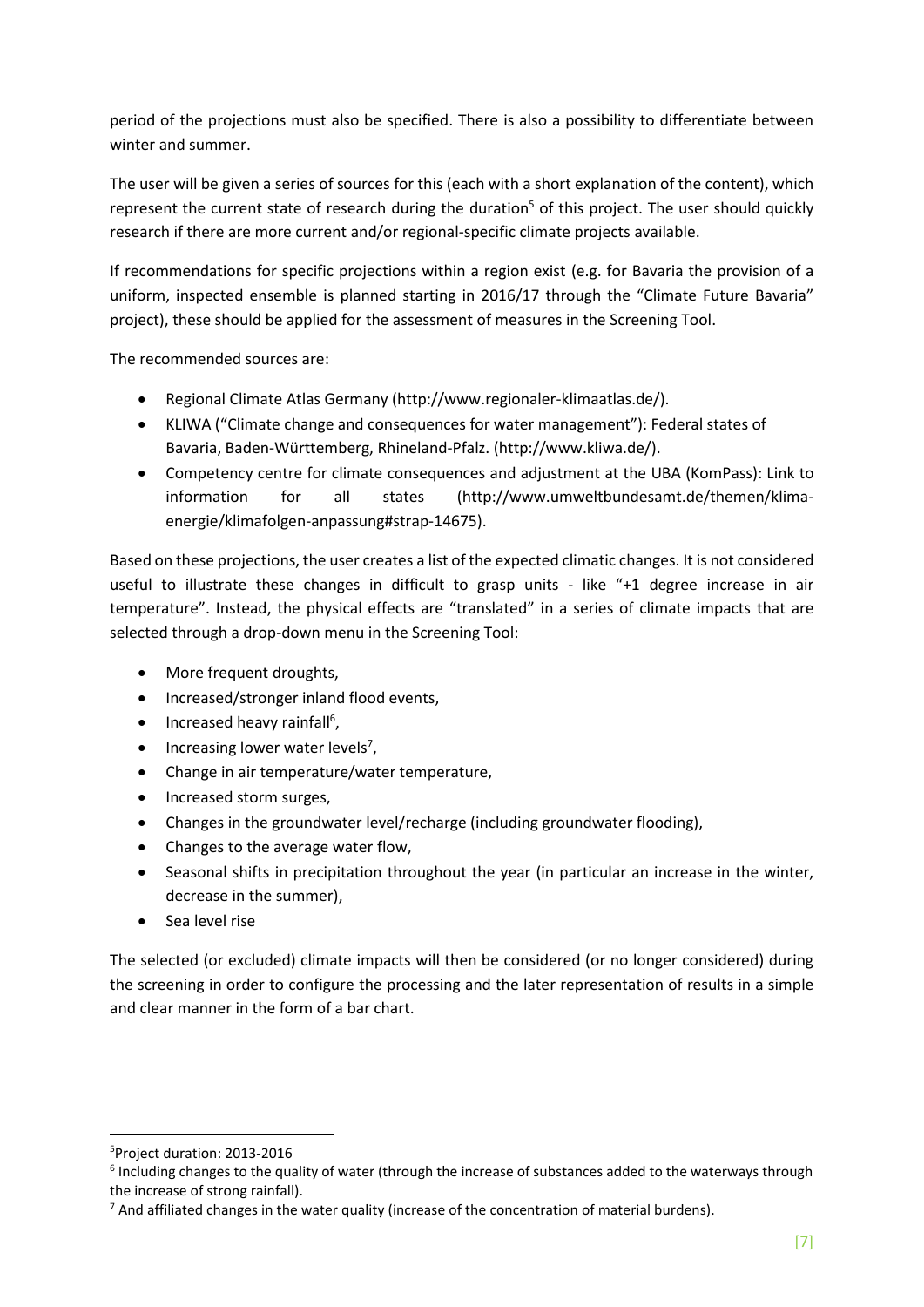In the **third and final step**, the user is asked to note the assumptions and knowledge important for the application of the Screening Tool in a comment field (free text). In the best case, the points that should be noted include:

- Document how the user dealt with the climate projection and the time-scale of the measure in relation to its lifespan. Short-term measures may be completed at a time in which climate change does not yet result in any significant impacts going beyond what is known today. In such a case, the application of the Screening Tool may not be necessary or may occur on a theoretical level (e.g. assumption that the measure will be implemented in the near future). The free text field should be used to explain if this question played a role and how this was dealt with.
- Which climate projections (sources) were used (including project time-scale, web links, etc.).

# <span id="page-7-0"></span>**3.3 Application: Answering the questions and Assessment**

The assessment of the individual questions is carried out through a semi-quantitative assessment system with the extreme values +3 ("extremely relevant/high climate robustness/low climate impact") or -3 ("irrelevant/low climate robustness/high climate impact"). In order to be able to better reflect on certain questions, this assessment scale was changed or adjusted in a few cases (e.g. from -3 to 0).

In addition to this, the relative uncertainty of the respective decisions is assessed after each topic. The goal is to investigate and transparently illustrate the robustness of the estimations made. A drop-down menu with predefined justifications or a free text for justification is available for this purpose (see image below). Furthermore, the relative uncertainty is represented in the results documents ("fact sheets").

#### **Assessment of the relative uncertainty of the responses:**

| (e.g. detail<br>uncertainty<br>Low          | Medium<br>uncertainty<br>(e.g. | High<br>uncertainty<br>(e.g.<br>very |
|---------------------------------------------|--------------------------------|--------------------------------------|
| study<br>available,<br>measure-             | assessment by a team of        | different climate projections,       |
| related question, etc.)                     | experts, support of the answer | unclear impact of the climate        |
|                                             | through literature)            | no/bad<br>the<br>measure,<br>on.     |
|                                             |                                | information through literature)      |
|                                             |                                |                                      |
|                                             |                                |                                      |
|                                             |                                |                                      |
| Description of the uncertainties (optional) |                                |                                      |
|                                             |                                |                                      |

Based on the CIS manual, a warning is displayed in cases where certain aspects for the climate robustness of a measure are evaluated (too) negatively.

## *Warning:*

*Please note: The possibility exists that the measure is problematic under the conditions of the climate change. Please check the assessment. If the result does not change despite this review, the application of the measure must be reconsidered under the basic conditions of climate change.*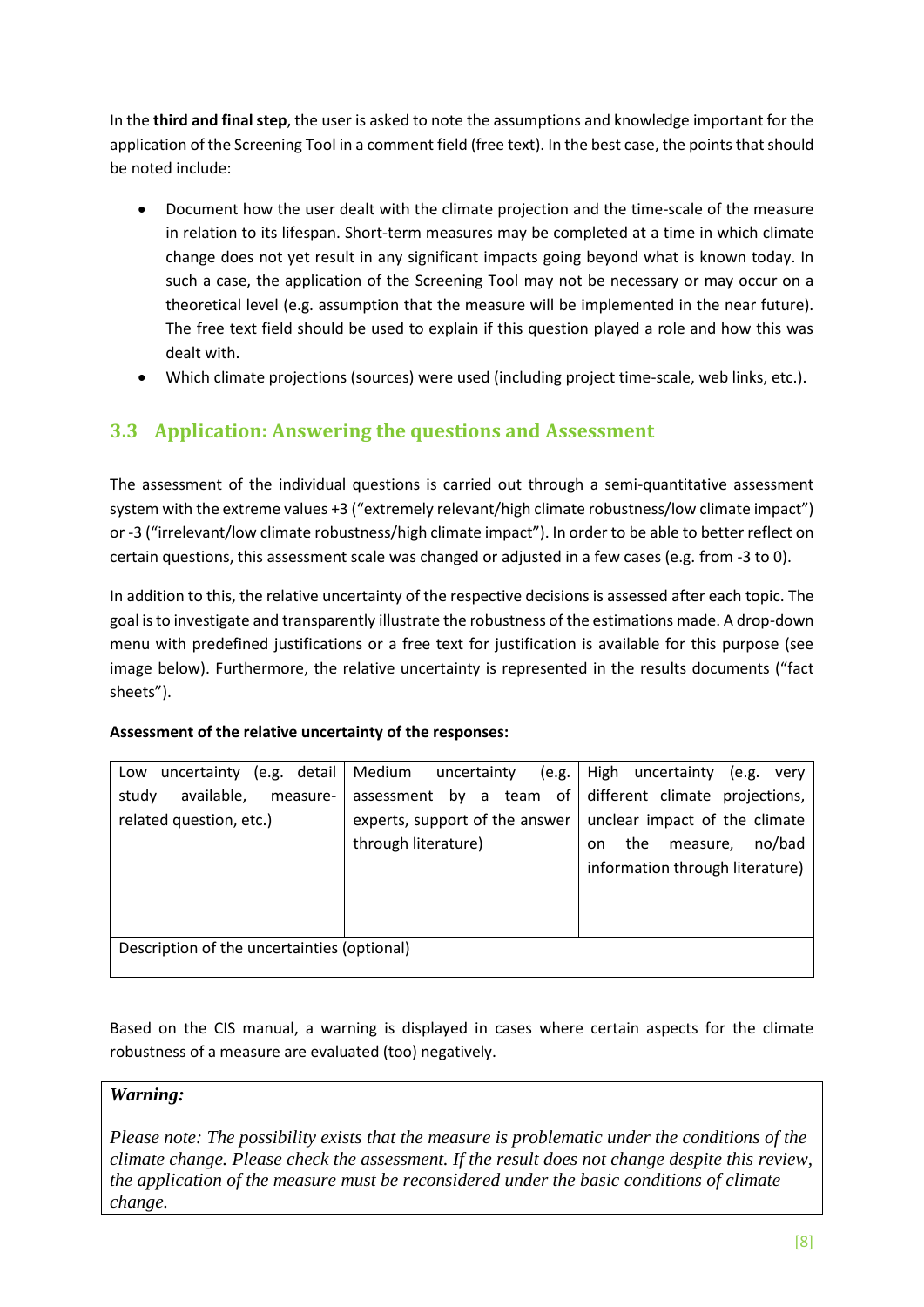The results of the screening are illustrated for every assessed individual measure in a "fact sheet", including visualisation through bar graphs. The consideration and evaluation of groups of measures (e.g. programmes of measures), thereby using the Screening Tool at a level higher than implementation (e.g. in a river basin), may make sense in order to increase the applicability.

# <span id="page-8-0"></span>**3.4 Application: Assessment area 1 "Climate Robustness"**

Due to the long-term changes in seasonal precipitation, as well as the change in frequency of extreme events caused by climate change, a climate check of new measures to be included in the WFD management plans and the flood risk management plans is an important task for public administrations.

The first assessment area determines the **climate robustness** of a water management measure under changing climate conditions based on different criteria. The results may amend and refine column 4 ("sensitivity") of the LAWA assessment in the sample chapters for the WFD and the Floods Directive.

## <span id="page-8-1"></span>**3.4.1 Topic 1: Relevance of the measure**

Information for the assessment of the following question should be included in the chapter "Baseline Scenario - Future Developments" of the river basin management plans.

**In your opinion, how does the relevance of the measure change in regards to the water management objective taking into account the (previously identified) climate consequences?** 

**Description:** The question about the relevance of a measure assumes that certain water management measures completely lose their relevance in the future - once the projected future climate changes occur - or could gain relevance in regards to the water management objectives. The assessment is qualitative, whereby it is assessed if the significance of the measure – i.e. if it is more or less necessary - changes under climate change impacts.

**Example:** There may be increased erosion and higher concentrations of nutrients in waterways caused by more frequent and intense rain events. Measures like riparian buffer strips are therefore even more relevant in the future. The same applies to measures to prevent flood protection/flood risk management if flood events are more frequent. The dimensions/designs of overflow basins for rainwater in regards to increased and/or heavier rain have to be reconsidered because their relevance would increase in such a case. In contrast to this, are, for example, measures like agricultural drainage ditches/facilities that lose their relevance with increasing dryness.

**Assessment scheme:** A separate assessment has to be carried out for each climate impact (drought, flood, heavy rain, low water levels, storm surges, changes in the groundwater level/recharge including groundwater flooding, as well as temperature increases (air/water))

| Relevance strongly<br>decreases |  | Relevance does<br>not change |  | Relevance strongly<br>increases |  |
|---------------------------------|--|------------------------------|--|---------------------------------|--|
| - -                             |  |                              |  | +3                              |  |
|                                 |  |                              |  |                                 |  |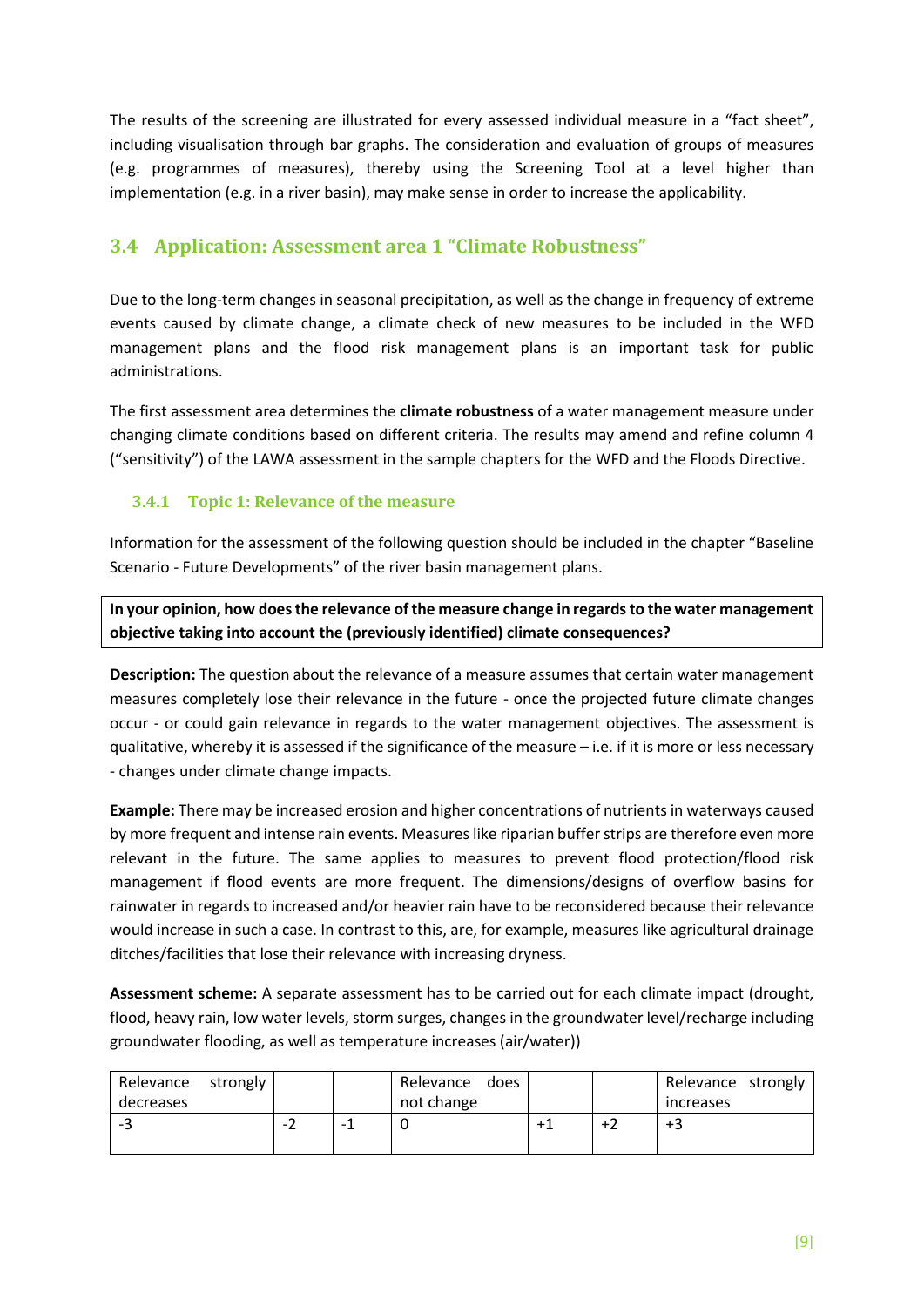## <span id="page-9-0"></span>**3.4.2 Topic 2: Effectiveness of the measure**

This Topic is assessed based on multiple questions:

**In your opinion, does climate change alter the effectiveness of the measure in regards to the water management objective?** 

**Description:** This question determines if the effectiveness of a measure changes with respect to the water management goal under the projected climate changes, i.e. if it increases or decreases in effectiveness.

**Example:** Due to higher air temperatures in the future, the cleaning performance of sewage treatment plants will increase (i.e. their effectiveness increases - higher loads will be treated).

**Assessment scheme:** A separate assessment is carried out for each climate change impact (see P.8).

| Effectiveness      |  | Effectiveness   |  | Effectiveness      |
|--------------------|--|-----------------|--|--------------------|
| strongly decreases |  | does not change |  | strongly increases |
| --                 |  |                 |  | +3                 |
|                    |  |                 |  |                    |

**In your opinion, how do the maintenance costs of the measure change due to the projected climate change impacts?**

**Description:** This question should be used to examine the changing operating costs, i.e. the costs of maintenance of the measure.

**Example:** Based on more frequent or stronger flood events, the costs for preservation and maintenance of flood protection measures or the costs to maintain water infrastructures that will transport less water due to a lower water level may increase. Increased drainage, however, may also lead to stronger sediment transport and increased shore erosion and therefore cause increased costs in river maintenance.

#### **Assessment scheme:**

| Costs strongly |                               |   | Costs<br>do | not |  | Costs<br>strongly |
|----------------|-------------------------------|---|-------------|-----|--|-------------------|
| increase       |                               |   | change      |     |  | decrease          |
| - -            | $\overline{\phantom{0}}$<br>▵ | - |             |     |  | ב+                |

#### <span id="page-9-1"></span>**3.4.3 Topic 3: Flexibility and reversibility of the measure**

**In your opinion, how far can the measures be adjusted/modified to changed parameters in the event of a more frequent occurrence of extreme events?**

**Description:** This question examines if the measure can be adjusted to the impacts of climate change like the more frequent occurrence of drought and floods. This is geared towards the "technical" adjustment or modification of an existing measure at a later point in time.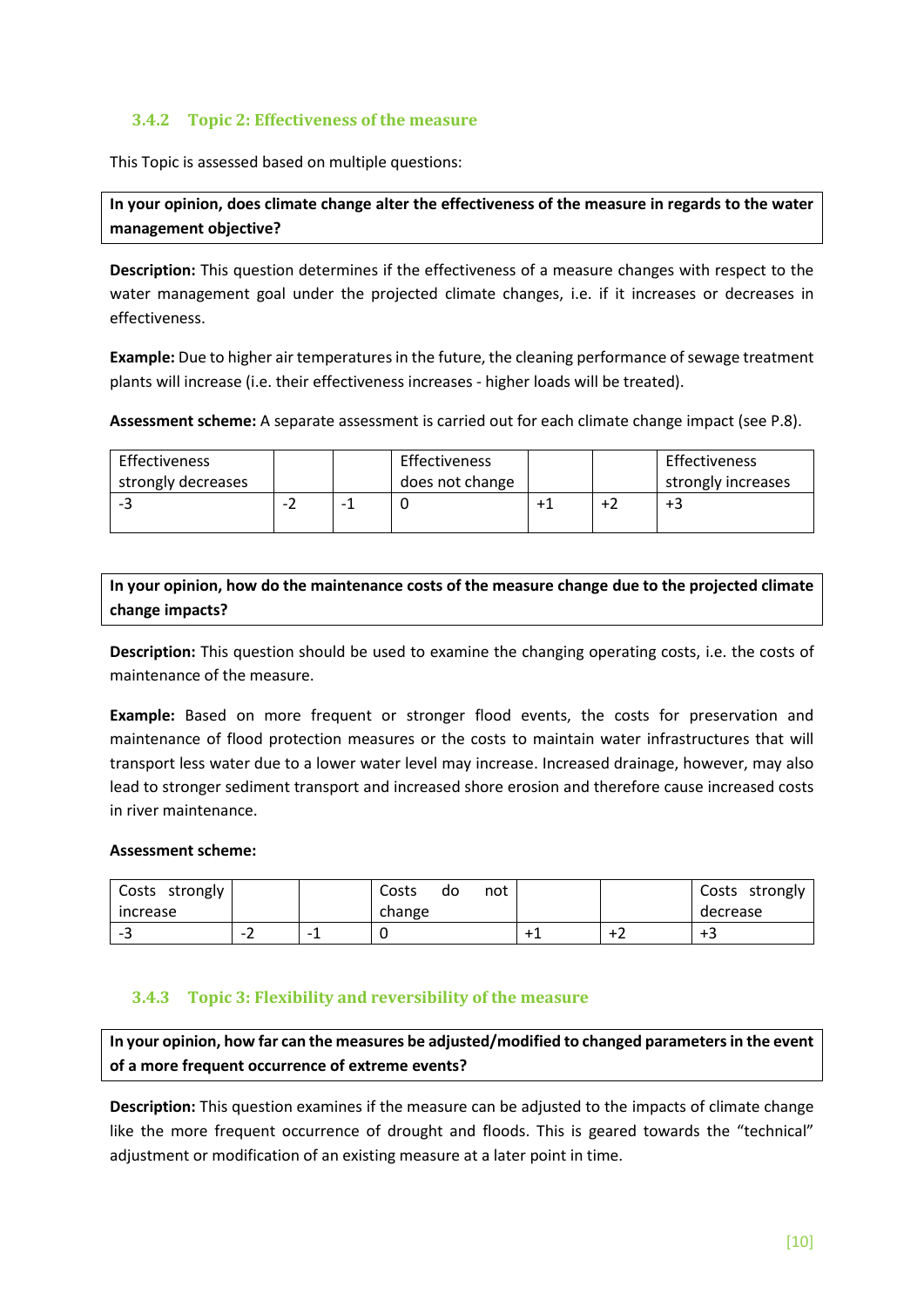**Example:** Low flexibility means that a measure may only be adjusted with very high expenses or costs (for example, "costs for the adjustment" correspond to the "costs for construction" of the measure). With medium flexibility, the measures may be adjusted under certain prerequisites, for example the increase in the height of dikes or the construction of additional retention areas for flood management. On the other side, high flexibility results where measures can be adjusted without considerable costs, like for certain measures in mobile flood protection or early warning systems.

#### **Assessment scheme:**

| Only<br>adjustable   |    |      |   |     | High<br>flexibility |
|----------------------|----|------|---|-----|---------------------|
| with<br>very<br>high |    |      |   |     |                     |
| expenses             |    |      |   |     |                     |
| -3                   | -2 | $-1$ | υ | ÷ i | +3                  |

**Does the measure have installed/planned safety margins that guarantee the function of the measure in regards to its water management goal under the changing climate?**

**Description:** The question examines if during the planning/design of the measure the expected climatic changes were considered by integrating safety margins and therefore the water management objective of the measure can be reached with higher probability.

**Example:** During the assessment of flood protection measures, a factor for climate change was considered in Bavaria. Flood design discharge have been increased beyond the statistically determined data (e.g. HQ100). In Bavaria, a flat-rate factor of 15% for flood events up to HQ100 was applied<sup>8</sup>. Such a factor is also applied to dikes in a few areas along the German coast.

#### **Assessment scheme:**

| Safety margins not present | Safety margins not important for   Safety margins present<br>the measure |    |
|----------------------------|--------------------------------------------------------------------------|----|
|                            |                                                                          | +3 |

**In your opinion, does the measure also make sense if climate change does not develop as it is expected in the climate projections today (so-called "no-regret" or "low-regret" measures)?**

**Description:** The question examines if the measure should be considered as reasonable despite climate projections that do not pan out, i.e. if the measure is reasonable independent of climate change (socalled "no-regret" or "low-regret" measures).

**Example:** Examples of low and no regret measures are the existing limitation of new construction in areas at risk of flooding (because these are in a risk zone independent of climate change) or the creation of protection areas/natural retention areas (because these also help to achieve biodiversity

<sup>8</sup> stMUGV (2004): Consideration of possible climate changes - internal decree from the Bavarian Ministry for the Environment, Health and Consumer Protection, unpublished.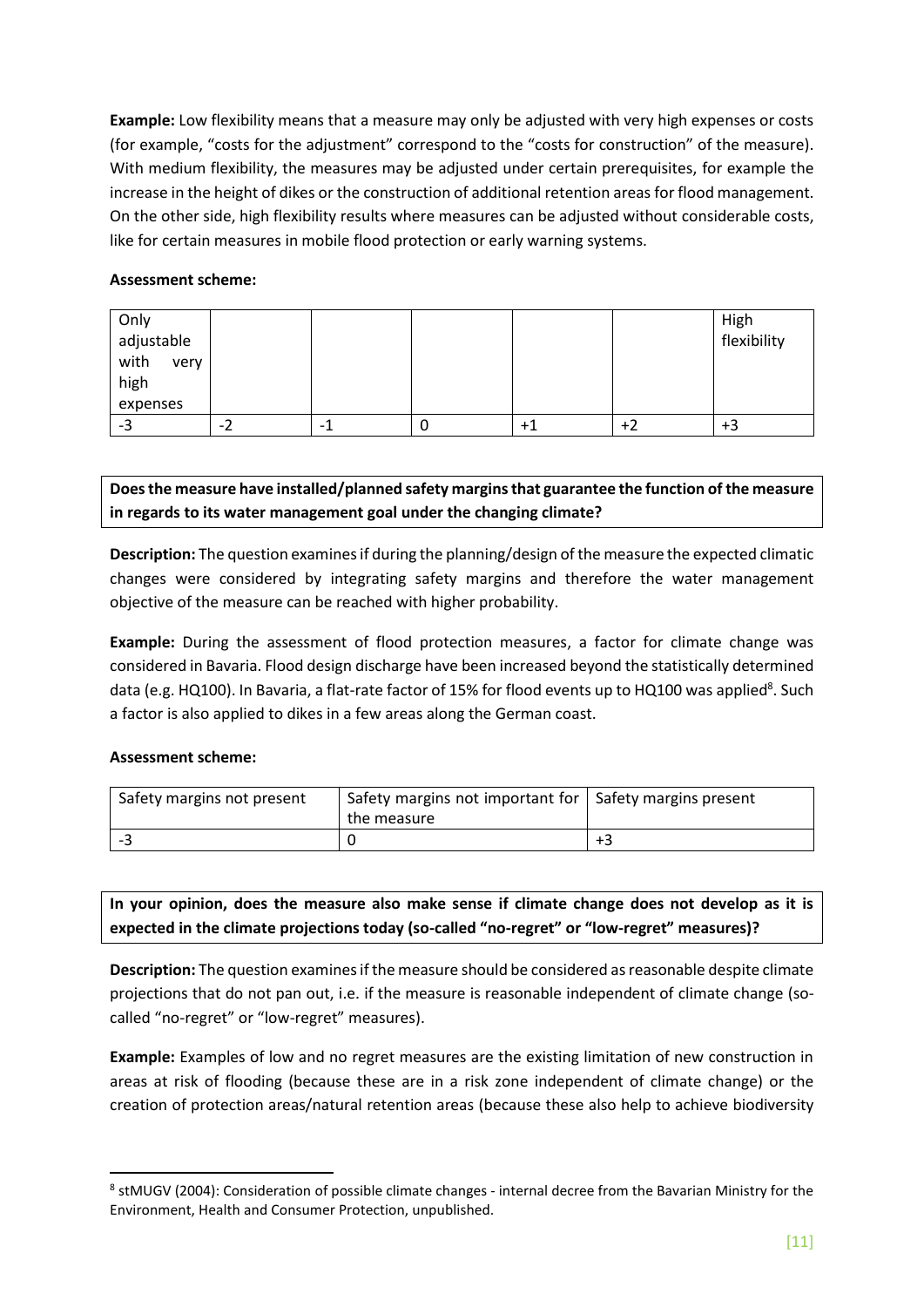goals). Other examples for a low/no-regret measure include the reduction of leakage in the water infrastructure or all measures that lead to a decrease in the water demand (see attachment).

#### **Assessment scheme:**

| No low/no-regret measure | Low-regret/no-regret measure |
|--------------------------|------------------------------|
|                          |                              |

## <span id="page-11-0"></span>**3.4.4 Topic 4: Side effects**

**In your opinion, does the measure improve/worsen the resilience of ecosystems compared to the projected climate change impacts?** 

**Description:** This question examines if the measure improves or worsens the resilience of ecosystems against climate change compared to the projected climate change impacts.

**Example:** Climate change and its consequences may have effects on the functionality of ecosystems, for example through a change in water and temperature regimes. This may result in changes to the species composition. A water management measure may strengthen or weaken the resilience of affected ecosystems; thus, a measure that increases the temperature of waterways (e.g. wastewater flows into water courses with increasingly low water) would lead to a worsening of the resilience of the surrounding ecosystems. The opposite applies to a measure that increases the water quantity available (through savings, etc.). Measures that lower the flow of hazardous substances and nutrients into ecosystems (like riparian buffer strips or the expansion of treatment plants) increase their resilience, etc.

#### **Assessment scheme:**

| Strongly<br>resilience | reduces |  | Resilience does<br>not<br>change |  | Strongly<br>resilience | increases |
|------------------------|---------|--|----------------------------------|--|------------------------|-----------|
| --                     |         |  |                                  |  | +5                     |           |

## **In your opinion, is this measure coherent with an existing climate adaptation strategy in place at a high governmental level?**

**Description:** A central question for the assessment of measures is their coherence with a possibly existing climate adaptation strategy (e.g. on a national level). The selected measures should ideally be in agreement with such a strategy.

**Example:** The creation of natural retention areas for floods and nature protection on agriculture land represents, for example, a conflict of use. This measure is considered coherent with a climate adaptation strategy, for example at national level, if strategy calls for the expansion of natural retention spaces. A measure that would limit natural retention areas, however, would not be coherent.

#### **Assessment scheme:**

|                    |    |  | No coherence with adaptation   No information / no high level   High |                    | coherence                     | with |
|--------------------|----|--|----------------------------------------------------------------------|--------------------|-------------------------------|------|
| strategies         | at |  | high $ $ adaptation plan                                             |                    | adaptation strategies at high |      |
| governmental level |    |  |                                                                      | governmental level |                               |      |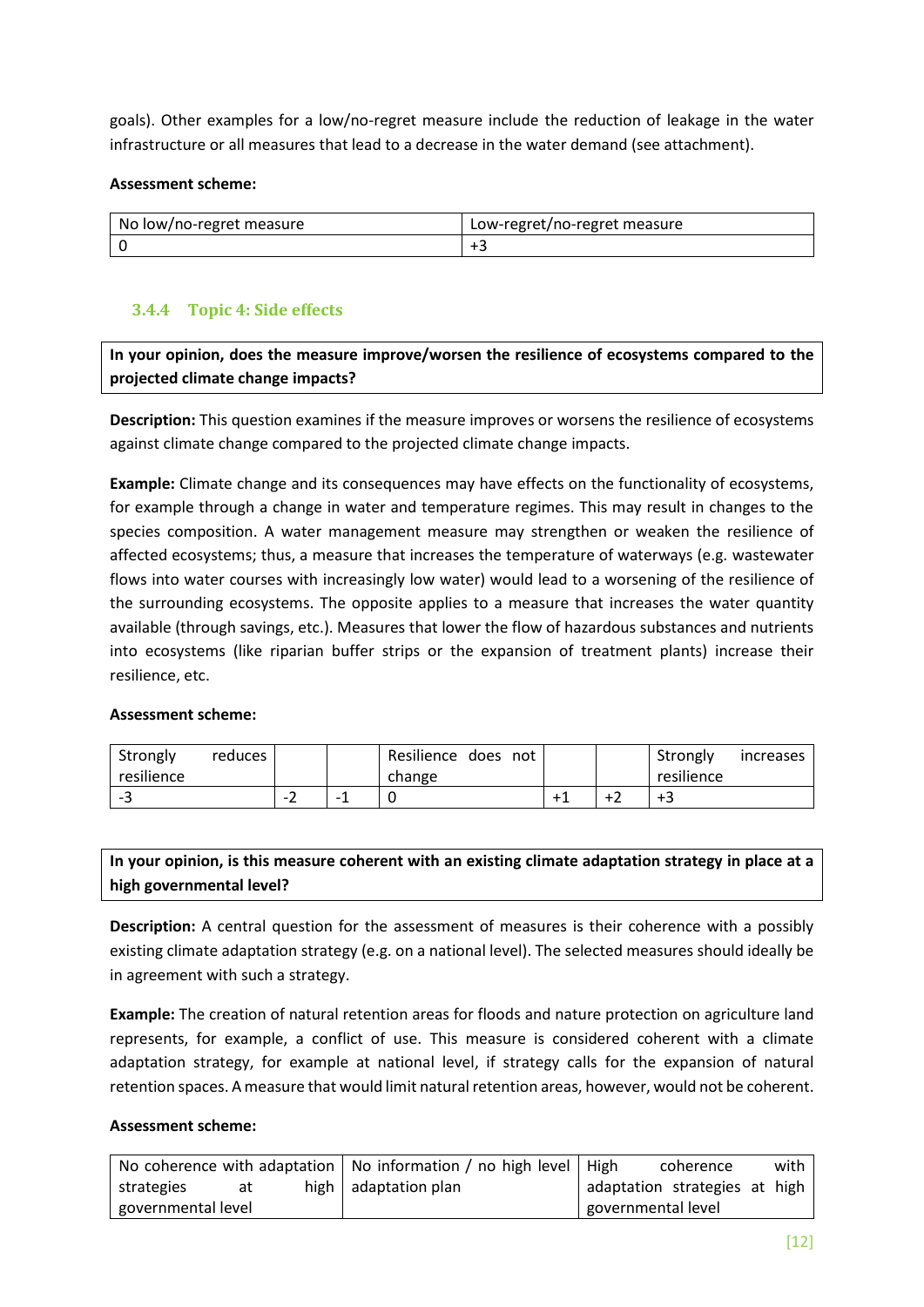<span id="page-12-0"></span>

|--|

## **3.5 Application: Assessment area 2 "Effects on climate change"**

This second assessment area deals with whether or not the measure leads to the emission of greenhouse gases and therefore contributes to or intensifies climate change.

## **3.5.1 Topic 5: Intensification of climate change**

#### **Does the implementation of the measure lead to the direct emission of greenhouse gases?**

**Description:** A lot of water management measures (for example under the management plans of the WFD and the Floods Directive) directly release greenhouse gases throughout their lifespan; however, other measures act as "sinks" for these gases. This question examines the relative contribution of the measure to the direct emission of greenhouse gases.

**Example:** Wastewater treatment plants without gas caps directly emit the hazardous greenhouse gas methane during operation. On the other side, the reforestation or restoration of wetlands (e.g. for flood protection) may permanently absorb and retain carbon dioxide ( $CO<sub>2</sub>$ -reduction).

#### **Assessment scheme:**

| High<br>greenhouse<br>gas emissions | Medium<br>greenhouse<br>gas<br>emissions | No/low<br>greenhouse gas<br>emissions | Medium<br>reduction       | CO <sub>2</sub> | High<br>reduction | CO <sub>2</sub> - |
|-------------------------------------|------------------------------------------|---------------------------------------|---------------------------|-----------------|-------------------|-------------------|
| -3                                  | -z                                       |                                       | $+2$<br>(e.g.<br>meadows) | wet l           | +3<br>peatlands)  | (e.g.             |

## **How high is the energy consumption of the measure during its running operation (indirect contribution to climate change)?**

**Description:** This question examines the energy consumption of the measure during its running operation and corresponds to its indirect contribution to the emission of greenhouse gases.

**Example:** When answering the question, the entire lifespan of the measure should be considered. If the measure consumes significant quantities of energy (heat energy, electricity), this should be evaluated as a generally high greenhouse gas emission.

#### **Assessment scheme:**

| High energy consumption   Medium |             |                  | energy   No/low energy consumption during |  |
|----------------------------------|-------------|------------------|-------------------------------------------|--|
| during operation                 | consumption | during operation |                                           |  |
|                                  | operation   |                  |                                           |  |
| --                               | - 1         |                  |                                           |  |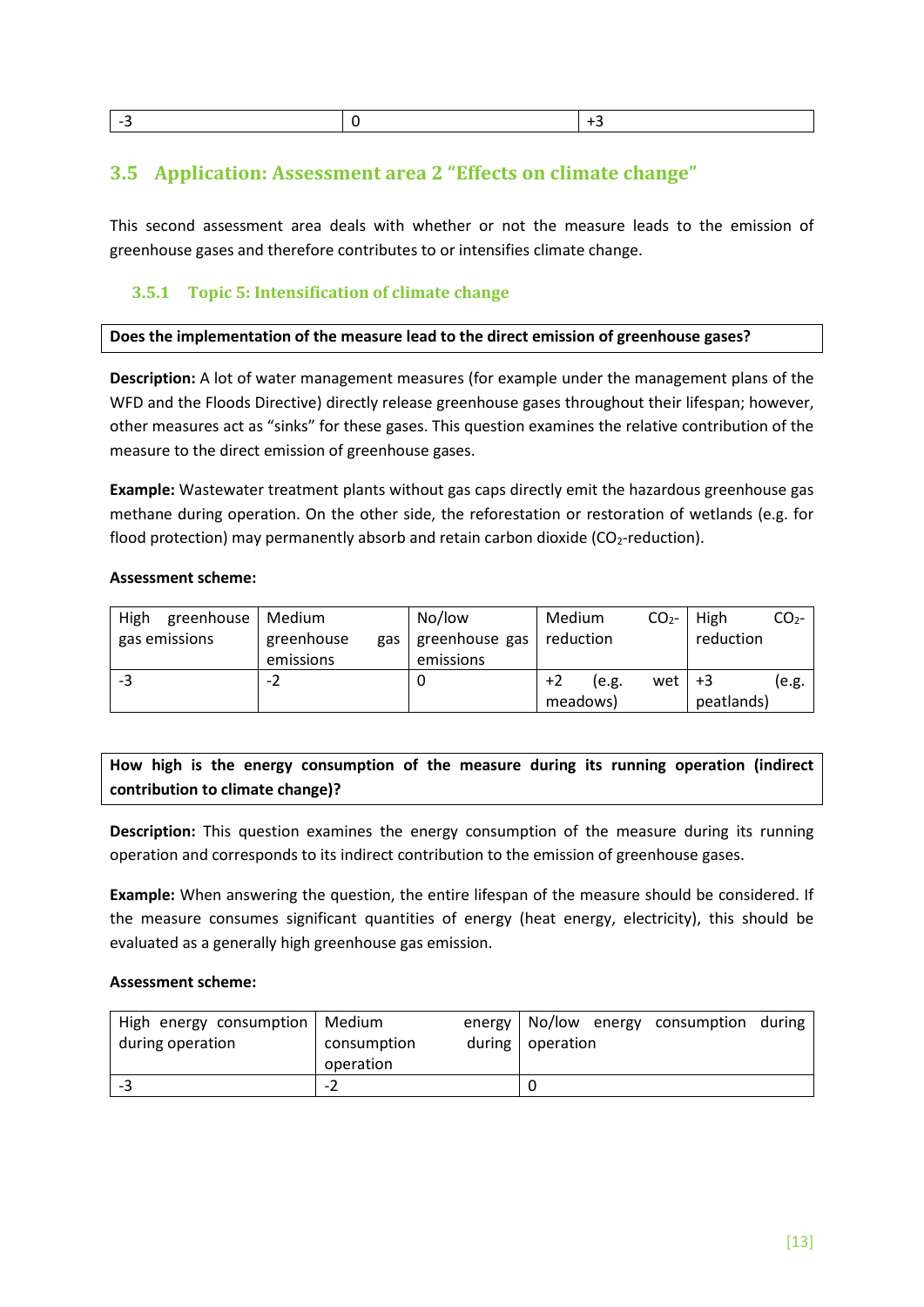# <span id="page-13-0"></span>**3.6 Presentation of the results**

The results of the Screening Tool are presented as follows (a complete evaluation sheet is found in Annex 2):

#### Kriterium 1: Relevanz der Maßnahme



*Figure 1: Graphic representation of the screening results.*

The level of uncertainty selected by the user is presented (per question) in green (low), yellow (medium) or red (high). Omitted or unevaluated questions are not illustrated.

## <span id="page-13-1"></span>**3.7 Use and interpretation of the results**

The application of the Screening Tool "motivates" the measure-implementing authority to deal with climate change as one of the criteria that influences the selection of measures to possibly implement. The results from the tool include an overview of the assessment areas and their questions, the provided answers/assessments as well as uncertainties.

#### **"Warning notes"**

Based on the discussions on European level regarding the development of tools to assess measures, the Screening Tool offers "warning notes". These are displayed if during the assessment of a measure certain questions that are particularly important for the overall question are evaluated as negative. The particularly negative assessment within a question is sufficient for triggering a warning note.

The following questions trigger a warning note:

| Question                                                                                                      | Value at which a warning note |
|---------------------------------------------------------------------------------------------------------------|-------------------------------|
|                                                                                                               | appears                       |
| In your opinion, how does the relevance of the measure<br>change in regards to the water management objective | $-2$                          |
| taking into account under consideration of the                                                                |                               |
| (previously identified) climate consequences?                                                                 |                               |
| In your opinion, does climate change alter the                                                                | $-2$                          |
| effectiveness of the measure in regards to the water                                                          |                               |
| management objective?                                                                                         |                               |
| In your opinion: How far can the measures be                                                                  | $-3$                          |
| adjusted/modified to changed parameters in the event                                                          |                               |
| of a more frequent occurrence of extreme events?                                                              |                               |
| In your opinion, does the measure also make sense if                                                          | $\Omega$                      |
| climate change does not develop as it is expected in the                                                      |                               |